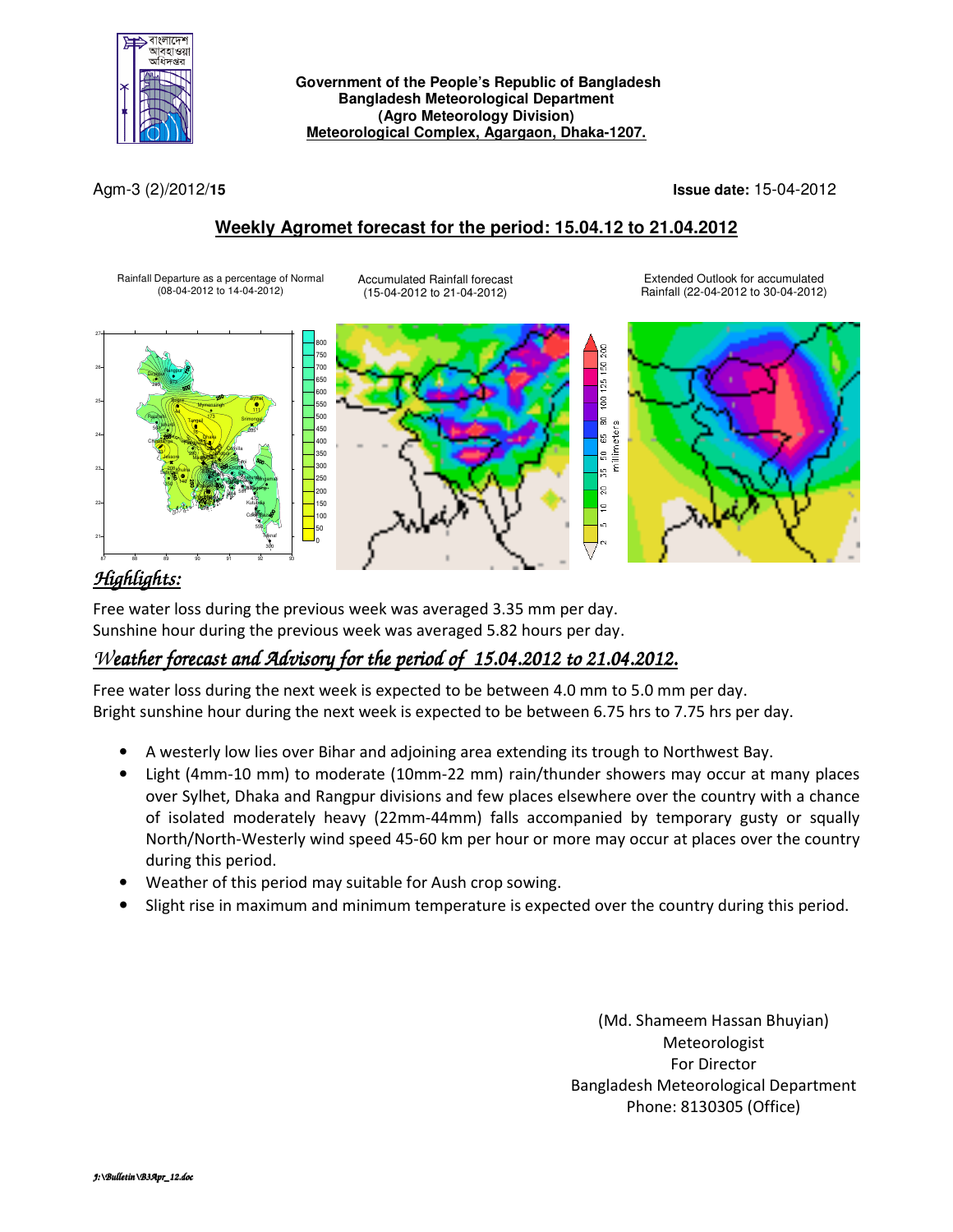## **Bangla Version**

### পর্বাভাস, সময়: ১৫-০৪-২০১২ থেকে ২১-০৪-২০১২

Rainfall Departure as a percentage of Normal<br>(08-04-2012 to 14-04-2012)

**Accumulated Rainfall forecast** (15-04-2012 to 21-04-2012)

125 150 200 750 ,<br>700 **S50** eor 500 읇 5 50 65 80<br>millimeters **450**  $100$ 350 300 Ŗ, <sub>250</sub>  $\mathbb{R}^2$ 200 150  $\Xi$ 100 in,

#### প্ৰধান বৈশিষ্ট্য সমহঃ-

গত সপ্তাহের দৈনিক বাষ্পীভবনের গড় ৩.৩৫ মিঃ মিঃ ছিল। গত সপ্তাহের দৈনিক সর্যকিরণ কালের গড় ৫.৮২ ঘন্টা ছিল।

### আবহাওয়া পুর্বাভাসঃ- ১৫-০৪-২০১২ইং থেকে ২১-০৪-২০১২ ইং পর্যন্ত।

আগামী সপ্তাহের বাষ্পীভবনের দৈনিক গড মান মিঃমিঃ ৪.০ থেকে ৫.০ মিঃমিঃ থাকতে পারে। আগামী সপ্তাহের সূর্যকিরণকালের দৈনিক গড় মান ৬.৭৫ ঘন্টা থেকে ৭.৭৫ ঘন্টা থাকতে পারে।

- একটি পশ্চিমা লঘুচাপ বিহার এবং তৎসংলগ্ন এলাকা পর্যন্ত বিস্তৃত এবং এর বর্ধিতাংশ দক্ষিণ পশ্চিম বঙ্গোপসাগরে অবস্থান করছে।
- এ সপ্তাহে সিলেট, ঢাকা ও রংপুর বিভাগের অনেক স্থানে এবং দেশের অন্যত্র কিছু কিছু স্থানে হালকা (০৪-১০ মিঃ মিঃ) থেকে মাঝারী (১০-২২মিঃ মিঃ) ধরণের বৃষ্টি/বজ্র বৃষ্টির সম্ভাবনা রয়েছে। সেইসাথে দেশের কোথাও কোথাও বিক্ষিগুভাবে উত্তর/উত্তর পশ্চিমদিক হতে অস্থায়ী ভাবে ঘণ্টায় ৪৫-৬০ কিঃমিঃ অথবা আরো অধিক বেগে দমকা/ঝড়ো হাওয়াসহ মাঝারী ধরণের ভারী (২২-৪৪ মিঃ মিঃ) বৃষ্টিপাত হতে পারে।
- এ সময়ের আবহাওয়া আউস বপনের উপযোগী থাকতে পারে।
- এ সপ্তাহে সর্বোচ্চ ও সর্বনিম্ন তাপমাত্রা সামান্য বৃদ্ধি পেতে পারে।

(মোঃ শামীম হাসান ভূইয়া) আবহাওয়াবিদ পরিচালকের পক্ষে বাংলাদেশ আবহাওয়া অধিদপ্তর. ঢাকা-১২০৭।



Extended Outlook for accumulated Rainfall (22-04-2012 to 30-04-2012)